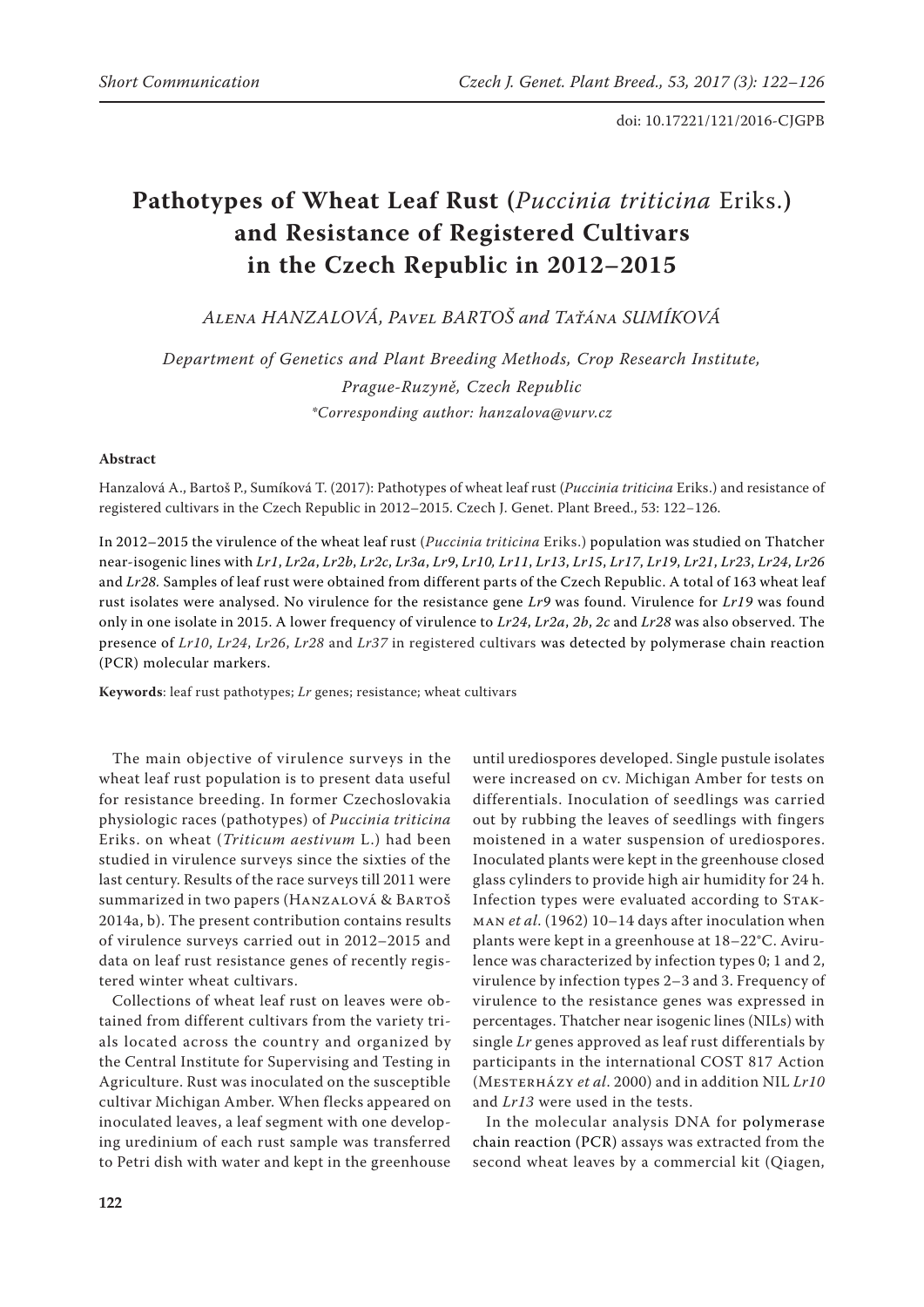| Gene         | Chromosome<br>location | Amplification conditions                                                                                                                                                                                          | PCR product<br>(bp) | Reference                                       |  |
|--------------|------------------------|-------------------------------------------------------------------------------------------------------------------------------------------------------------------------------------------------------------------|---------------------|-------------------------------------------------|--|
| Lr10         | 1AS                    | 94°C for 3 min; 40 cycles of 94°C for 30 s,<br>58°C for 30 s, 72°C for 45 s; 72°C for 10 min                                                                                                                      | 310                 | GULTYAEVA et al. (2009)                         |  |
| Lr19         | 7DL                    | 95°C for 2 min; 35 cycles of 94°C for 60 s,<br>60°C for 60 s, 72°C for 60 s; 72°C for 7 min                                                                                                                       | 512                 | GUPTA et al. (2006a)                            |  |
| Lr24<br>Lr28 | 3DI.<br>4AI.           | 95°C for 2 min, 36 cycles of 94°C for 60 s,<br>60°C for 60 s, 72°C for 60 s; 72°C for 7 min                                                                                                                       | 607<br>570          | GUPTA et al. (2006b)<br>CHERUKURI et al. (2005) |  |
| Lr26<br>Lr37 | 1 <sub>BS</sub><br>2AS | 94°C for 3 min; 35 cycles of 94° for 30 s,<br>58°C for 30 s, 72°for 45 s; 72°C for 10 min                                                                                                                         | 412<br>262          | DE FROIDMONT (1998)<br>HELGUERA et al. (2003)   |  |
| Lr34         | 7DS                    | 5 cycles of 94 $\degree$ C for 1 min, 55 $\degree$ C for 1 min, 72 $\degree$ C for 2 min;<br>30 cycles of 94°C for 30 s, 55°C for 30 s, 72°C for 50 s;<br>1 cycle of 94°C for 30 s, 55°C for 30 s, 72°C for 5 min | 150                 | LAGUDAH <i>et al.</i> $(2006)$                  |  |

| Table 1. Polymerase chain reaction (PCR) conditions and primers for Lr gene diagnostics |  |  |  |  |
|-----------------------------------------------------------------------------------------|--|--|--|--|
|-----------------------------------------------------------------------------------------|--|--|--|--|

Hilden, Germany). DNA quality was verified by electrophoresis in 0.8% agarose gel, stained with ethidium bromide, visualized under UV light and compared with the Lambda DNA/*Hin*dIII ladder (Fermentas, Vilnius, Lithuania). The genes *Lr10*, *Lr19*, *Lr24*, *Lr26*, *Lr28*, *Lr34*, and *Lr37* were studied by PCR with published primers marking these genes (Table 1). The reactions were carried out in the Veriti thermal cycler (Applied Biosystems, Foster City, USA). The PCR conditions are shown in Table 1. The amplification products were separated by electrophoresis in 2% agarose gels, stained with ethidium bromide, and visualized under UV light. The GeneRuler<sup>TM</sup> 100 bp DNA Ladder (Fermentas, Vilnius, Lithuania) was used as a molecular weight marker. *T. aestivum* Thatcher NILs containing the corresponding *Lr* genes were included as positive controls.

**Virulence frequency**. In 2012–2015 the total of 163 leaf rust isolates were tested on 17 differentials. In 2012 fifty-five samples from 13 localities, in 2013 twenty-three samples from 3 localities, in 2014 thirty-six samples from 9 localities and in 2015 forty-nine samples from 15 localities were analysed (Table 2). No virulence was recorded to *Lr9* and only 0.5% (1 isolate) to *Lr19*. Low virulence was registered to *Lr2a* (11%), *Lr2b* (13%), *Lr2c* (14%), *Lr24* (15%) and *Lr28* (21%). Virulence to *Lr3a* was 74%, to *Lr26* it was 79%, to *Lr1* it was 86% and to the remaining *Lr* NILs it was 90–100%.

In 2005–2015 virulence frequency to *Lr24* increased. It was 1% in 2005–2008, 7% in 2009–2011 and 15% in 2012–2015. In 2011 the cultivar Carroll possessing *Lr24* was registered in the Czech Republic. Other cultivars possessing *Lr24* registered in 2012–2015 were Athlon (*Lr24*), RGT Matahari (*Lr24*) (not included

in Table 4) and Gordian (*Lr24*, *Lr28*). Genes *Lr9* and *Lr19* remain the most effective leaf rust resistance genes. However, only one of the registered cultivars Citrus (registered in 2011, not included in Table 4) has *Lr19* gene. In the neighbouring Slovakia *Lr19* was recorded in registered cultivars Brejk, Bona Dea

Table 2. Virulence frequency of *Puccinia triticina* isolates to Thatcher near isogenic lines (NILs) with *Lr* gene in 2012–2015

| Resistance                | Virulent isolates (%) | Average  |              |                |                |
|---------------------------|-----------------------|----------|--------------|----------------|----------------|
| genes                     | 2012                  | 2013     | 2015         | (%)            |                |
| Lr 1                      | 72                    | 100      | 94           | 76             | 86             |
| Lr2a                      | 9                     | $\Omega$ | 14           | 20             | 11             |
| Lr2b                      | 7                     | $\Omega$ | 17           | 29             | 13             |
| Lr2c                      | 11                    | $\Omega$ | 14<br>31     |                | 14             |
| Lr3a                      | 69                    | 100      | 90<br>37     |                | 74             |
| Lr9                       | $\mathbf{0}$          | $\Omega$ | $\mathbf{0}$ | $\overline{0}$ | $\overline{0}$ |
| Lr10                      |                       | 100      | 97           | 96             | 98             |
| Lr11                      | 100                   | 100      | 100          | 100            | 100            |
| Lr13                      | 100                   | 100      | 100          | 97             | 99             |
| Lr15                      | 100                   | 100      | 94           | 86             | 95             |
| Lr17                      | 91                    | 100      | 100          | 88             | 95             |
| Lr19                      | $\Omega$              | $\Omega$ | $\mathbf{0}$ | $\overline{2}$ | 0.5            |
| Lr21                      | 94                    | 96       | 97           | 100            | 97             |
| Lr23                      | 91                    | 96       | 100          | 96             | 96             |
| Lr24                      | 11                    | 22       | 19           | 10             | 15             |
| Lr26<br>70                |                       | 100      | 75<br>71     |                | 79             |
| Lr28                      | 6                     | 39       | 11           | 32             | 21             |
| No. of tested<br>isolates | 55                    | 23       | 36           | 49             | total 163      |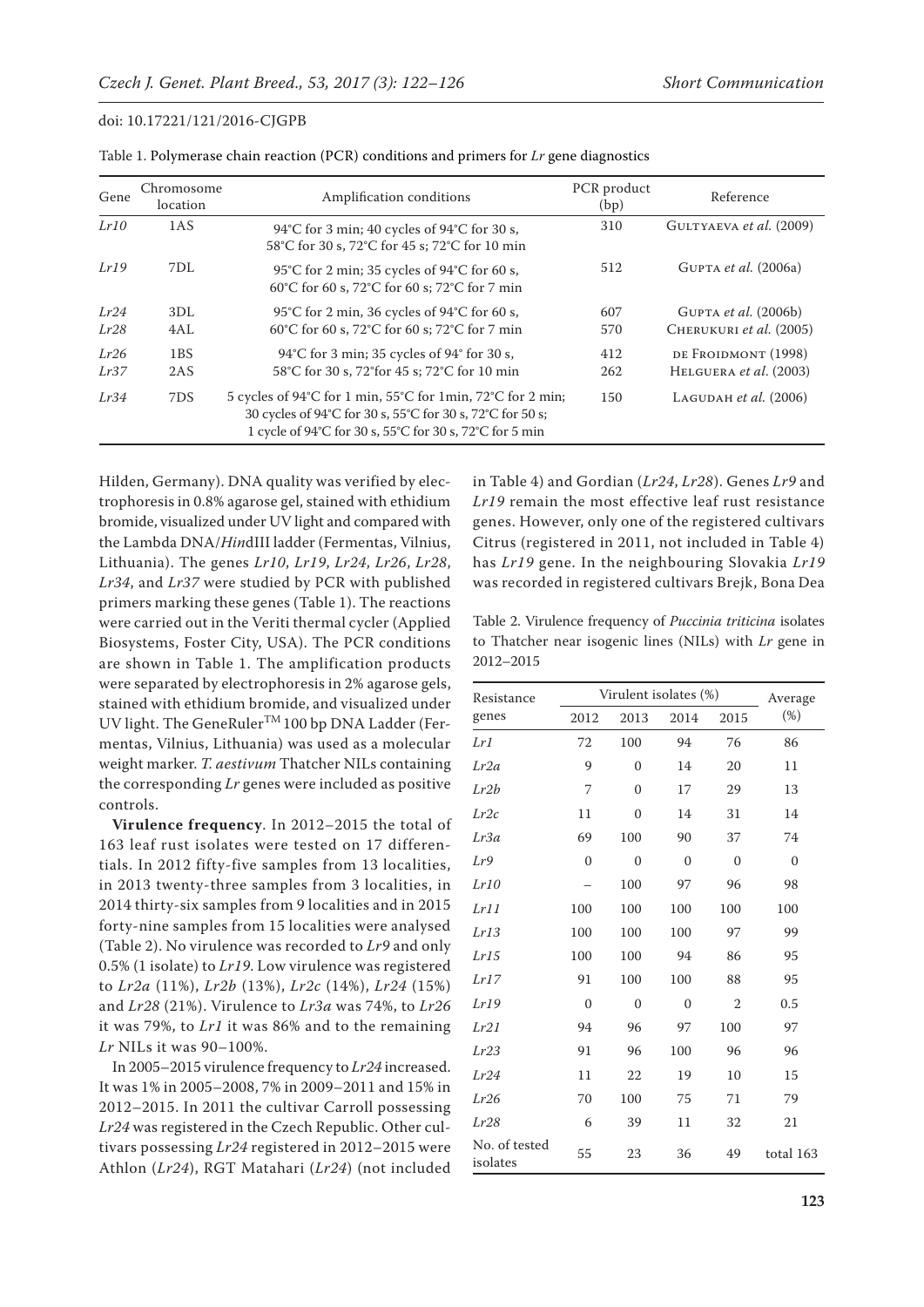and Bona Vita (Hanzalová *et al*. 2016). Whereas in the years 2009, 2010 and 2011 a decrease of virulence frequency to *Lr28* was registered (33%, 13% and 7%, respectively), in 2012–2015 virulence frequency to *Lr28* varied. It reached 39% and 32% in the years 2013 and 2015, respectively. In 2012 it was only 6% similar to the previous year, and 11% in 2014. Four registered cultivars Tobak (*Lr28*), SY Passport (*Lr28*, *Lr37*), Gordian (*Lr24*, *Lr28*) and Frisky (*Lr10*, *Lr28*, *Lr37*) possess *Lr28*. An increase of virulence frequency to *Lr28* can be expected because cv. Tobak has the largest seed area increase 6.4 % of the cultivars registered and increased in the Czech Republic (Horáková *et al.* 2015; Horáková & Dvořáčková 2016). Whereas in 2011–2014 in the field trials average leaf rust resistance in cv. Tobak was scored resistant (7), in 2015 an average score of 11 field trials revealed cv. Tobak as susceptible (2.7) (Horáková *et al.* 2015; Horáková & Dvořáčková 2016). On the other hand, cv. Frisky possessing also *Lr28* in addition to *Lr10* and *Lr37* was the most resistant cultivar in the same set of field trials and was scored 8.1 probably due to other additional genes. Another cultivar Gordian possessing *Lr28* and *Lr24* was scored 6.8. Data on SY Passport were not

| Table 3. Combinations of virulence to $Lr$ genes in the determined isolates |  |
|-----------------------------------------------------------------------------|--|
|-----------------------------------------------------------------------------|--|

| Year | No. of isolates  | Virulence to resistance genes $(Lr)$              | Location                                                                         |  |  |  |
|------|------------------|---------------------------------------------------|----------------------------------------------------------------------------------|--|--|--|
|      | 16               | 1, 10, 11, 13, 15, 17, 21, 23, 26                 | Lípa, Uherské Hradiště, Most, Bojanovice, Opava,<br>Stupice, Čáslav, Branišovice |  |  |  |
|      | 4                | 1, 3, 10, 11, 13, 15, 17, 21, 23, 26              | Branišovice, Čáslav, Hradec nad Svitavou                                         |  |  |  |
|      | 3                | 1, 10, 11, 13, 15, 17, 21, 23                     | Uherské Hradiště, Most, Praha-Ruzyně                                             |  |  |  |
| 2015 | 3                | 1, 10, 11, 13, 15, 17, 21, 23, 26, 28             | Kroměříž, Stupice, Žatec                                                         |  |  |  |
|      | $\sqrt{3}$       | 1, 3, 10, 11, 13, 15, 17, 21, 23, 26, 28          | Stupice, Vsetín                                                                  |  |  |  |
|      | $\overline{2}$   | 10, 11, 13, 15, 17, 21, 23                        | Hradec nad Svitavou, Praha-Ruzyně                                                |  |  |  |
|      | $\sqrt{2}$       | 2a, 2b, 2c, 10, 11, 13, 15, 17, 21, 23, 24, 28    | Teplice                                                                          |  |  |  |
|      | 15               | 1, 3, 10, 11, 13, 15, 17, 21, 23, 26              | Branišovice, Chrlice, Lednice, Spytihněv- Zlín,<br>Trutnov, Žatec                |  |  |  |
|      | 4                | 1, 10, 11, 13, 15, 17, 21, 23, 26                 | Chrlice, Litoměřice, Trutnov                                                     |  |  |  |
| 2014 | 4                | 1, 3, 10, 11, 13, 15, 17, 21, 23                  | Břeclav, Žatec                                                                   |  |  |  |
|      | 3                | 2a, 2b, 2c, 3, 10, 11, 13, 15, 17, 21, 23, 24, 28 | Čáslav                                                                           |  |  |  |
|      | $\sqrt{3}$       | 1, 3, 10, 11, 13, 15, 17, 21, 23, 24, 26          | Branišovice, Chrlice, Spytihněv- Zlín                                            |  |  |  |
|      | 13               | 1, 3, 10, 11, 13, 15, 17, 21, 23, 26              | Trutnov, Praha-Ruzyně                                                            |  |  |  |
| 2013 | 4                | 1, 3, 10, 11, 13, 15, 17, 21, 23, 26, 28          | Trutnov                                                                          |  |  |  |
|      | 3                | 1, 3, 10, 11, 13, 15, Lr17, 21, 23, 24, 26, 28    | Praha-Ruzyně                                                                     |  |  |  |
|      | 14               | 1, 3, 10, 11, 13, 15, 17, 21, 23, 26              | Čáslav, Chrlice, Jehnědí, Hradec nad Svitavou,<br>Pusté Jakartice, Oldřichovice  |  |  |  |
|      | 5                | 10, 11, 13, 15, 17, 21, 23                        | Čáslav, Frýdek Místek, Pusté Jakartice, Úhřetice                                 |  |  |  |
|      | 3                | 1, 3, 10, 11, 13, 15, 17, 21, 23, 26, 28          | Branišovice, Chrlice                                                             |  |  |  |
|      | 3                | 1, 10, 11, 13, 15, 17, 21, 23                     | Chrlice, Hradec nad Svitavou, Krukanice                                          |  |  |  |
|      | 3                | 1, 3, 10, 11, 13, 17, 21, 23                      | Krukanice, Uherský Ostroh, Úhřetice                                              |  |  |  |
| 2012 | 3                | 1, 3, 10, 11, 15, 17, 21, 26                      | Chrlice, Uherský Ostroh                                                          |  |  |  |
|      | 3                | 1, 10, 11, 13, 15, 17, 21, 23, 26                 | Pusté Jakartice, Úhřetice                                                        |  |  |  |
|      | 2                | 1, 2c, 3, 10, 11, 13, 15, 17, 21, 23, 26          | Brno, Pusté Jakartice                                                            |  |  |  |
|      | $\boldsymbol{2}$ | 1, 3, 10, 11, 13, 15, 17, 23, 26                  | Brno, Pusté Jakartice                                                            |  |  |  |
|      | $\sqrt{2}$       | 1, 3, 10, 11, 13, 17, 21, 23, 26                  | Uherský Ostroh, Úhřetice                                                         |  |  |  |
|      | $\overline{2}$   | 3, 10, 11, 13, 15, 17, 21, 23, 24, 26             | Jaroměřice nad Rokytnou                                                          |  |  |  |

Pathotypes recorded only once (in 2012 – 16 pathotypes, in 2013 – 5 pathotypes, in 2014 – 12 pathotypes, in 2015 – 22 pathotypes) are not included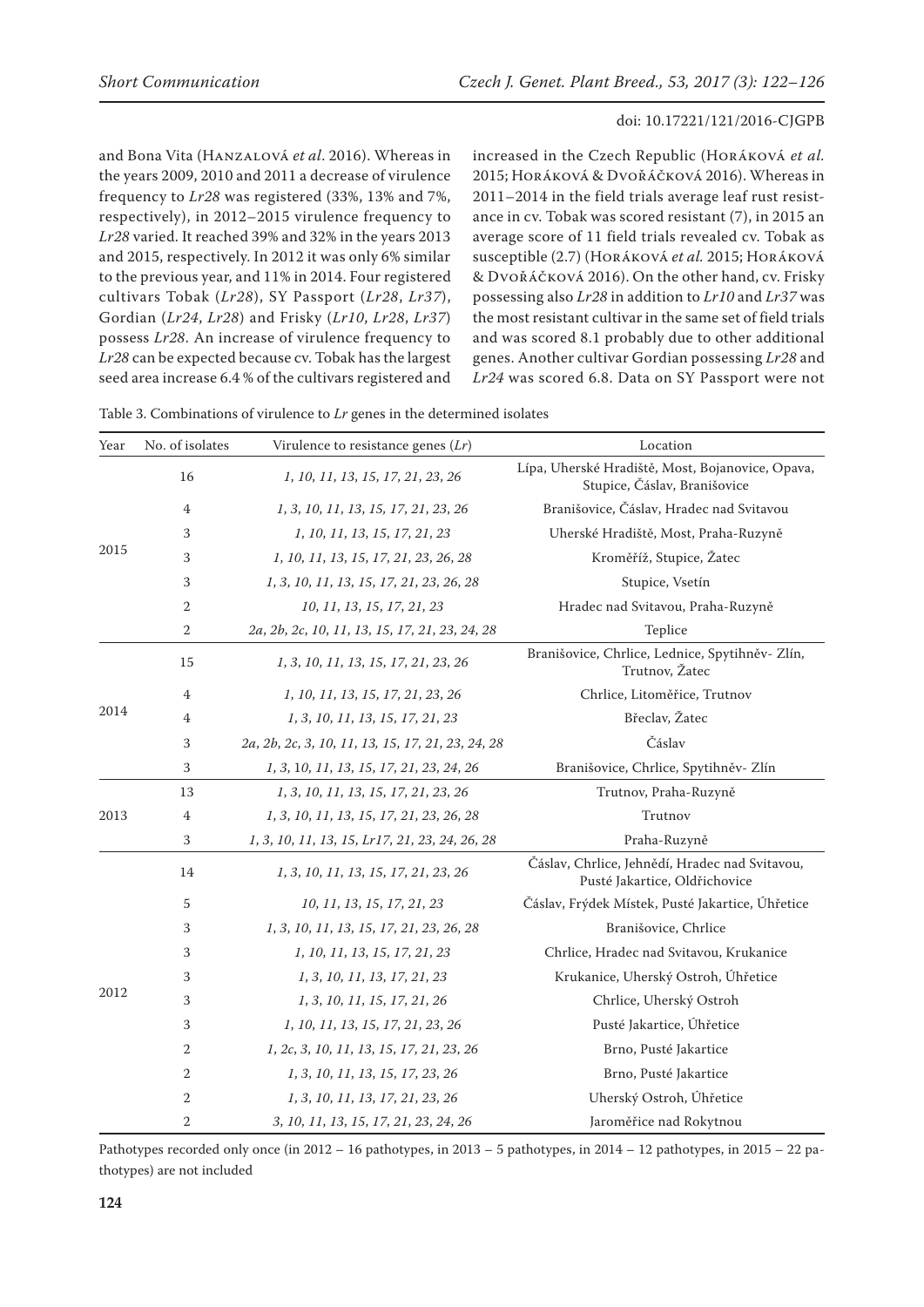included (Horáková *et al.* 2016). These data suggest that resistance in the field in the above-mentioned cultivars is not conditioned only by genes that we have determined. Gene interactions may also play a role in the expression of resistance.

Combinations of virulence in the tested rust isolates determined at least twice in the given year are summarized on Table 3. In 2012, 2013 and 2014 prevailing isolates possessed virulence to 10 resistance genes, in 2015 to 9 resistance genes. Isolates that possessed virulence to the highest number of resistance genes (13) were determined in 2014, isolates that possessed virulence to the lowest number of resistance genes (7) in 2012 and 2015.

| Table 4. Reaction of wheat cultivars registered in 2012-2015 to leaf rust |  |
|---------------------------------------------------------------------------|--|
|---------------------------------------------------------------------------|--|

|                 | Registered | $Lr$ genes* | Leaf rust isolates/infection types** |                  |          |              |                  | Field      |                          |
|-----------------|------------|-------------|--------------------------------------|------------------|----------|--------------|------------------|------------|--------------------------|
| Cultivar        |            |             | 9668                                 | 347              | 4003     | 9712         | 628              | 1947       | classification***        |
| Annie           | 2014       | 37          | $\mathbf{3}$                         | $\mathbf{3}$     | ;2       | 3            | 3                | 3          | 6                        |
| Athlon          | 2013       | 24          | 0;                                   | ;1               | ;N       | ;1           | $;1-2$           | $\cdot$    | 5                        |
| Artist          | 2014       | 10,37       | $\sqrt{3}$                           | ;1               | $;1-2$   | $\,$ 3 $\,$  | ;1               | $\vdots$   | 5                        |
| Avenue          | 2014       | 10,37       | $\ddot{\phantom{0}}$                 | ;2               | $\vdots$ | 3            | $\mathbf{.}$     | 0;         | $\overline{\phantom{0}}$ |
| <b>Balitus</b>  | 2015       | 37          | ;1                                   | 3                | 3        | 3            | $3-$             | 3          | 6                        |
| Bernstein       | 2015       | 37          | 3                                    | 3                | ;2       | ;2           | ;1               | 3          | 7.5                      |
| Banderola       | 2015       | 37          | $\sqrt{3}$                           | 3                | 3        | 3            | ;2 N             | 3          | $\overline{\phantom{0}}$ |
| Bonanza         | 2015       | 10,37       | $\ddot{\phantom{0}}$                 | $;1-2 N$         | ;1       | 3            | $\,2$            | $\ddot{i}$ | 6.5                      |
| <b>Brokat</b>   | 2013       |             | ;1                                   | 3                | 3        | 3            | 3                | 3          | 6                        |
| Cimrmanova raná | 2012       |             | $\mathbf{3}$                         | 3                | 3        | 3            | 3                | 3          | 6                        |
| Dagmar          | 2012       | 37          | $\mathbf{3}$                         | 3                | 3        | 3            | $;1-2$           | 3          | 5                        |
| Dulina          | 2013       |             | ;1                                   | 3                | 3        | 3            | 3                | 3          | $\equiv$                 |
| Elan            | 2012       | 37          | $\sqrt{3}$                           | 3                | $3-$     | 3            | $;1-2$           | 3          | $\overline{4}$           |
| Fabius          | 2013       |             | $\,3$                                | 3                | 3        | 3            | $\sqrt{3}$       | 3          | 6                        |
| Etana           | 2013       | 10,37       | 3                                    | 3                | ;2       | 3            | ;2               | ;1 N       | 5                        |
| Fakir           | 2013       | 37          | $\sqrt{3}$                           | 3                | 3        | 3            | 3                | 3          | 6                        |
| Frisky          | 2015       | 10, 28, 37  | 0;                                   | 0;               | 3        | 0;           | 0;               | 0;         | $\,8\,$                  |
| Genius          | 2014       | 10,37       | 3                                    | ;2               | 3        | 3            | ;1               | ;1         | 6                        |
| Gordian         | 2014       | 24, 28      | 0;                                   | $\cdot$          | $\vdots$ | $\vdots$     | $\ddot{i}$       | 0;         | 7                        |
| Grizzly         | 2013       | 37          | $\sqrt{3}$                           | 3                | 3        | 3            | 3                | 3          | $\overline{\phantom{0}}$ |
| Julie           | 2014       | 37          | $\mathbf{3}$                         | 3                | 3        | 3            | ;2               | 3          | $\overline{\phantom{0}}$ |
| <b>KWS</b> Ozon | 2012       | 37          | 0;                                   | 3                | 3        | 3            | 3                | ;2         | 5                        |
| Lavantus        | 2013       | 10,37       | ;1                                   | 3                | ;2       | 3            | ;1 N             | 3          | 6                        |
| Matchball       | 2013       | 26, 37      | $\mathbf{3}$                         | 0;               | $:1-2$   | 3            | 3                | 3          | 6                        |
| Nordika         | 2014       | 10          | $\boldsymbol{0}$                     | $\boldsymbol{0}$ | 0;       | $\mathbf{0}$ | $\boldsymbol{0}$ | ;2         | $\overline{\phantom{0}}$ |
| Pankratz        | 2015       | 37          | 3                                    | 3                | $;1-2$   | 3            | ;2               | 3          | 7.5                      |
| Patras          | 2013       | 10          | $\sqrt{3}$                           | ;1               | 3        | 3            | ;1 N             | ;1         | $\overline{5}$           |
| Rumor           | 2015       | 10          | ;1                                   | $\sqrt{3}$       | 3        | 3            | $;1-2 N$         | $;1-2$     | 6                        |
| Tobak           | 2013       | 28          | 0;                                   | $\colon$         | 3        | $\vdots$     | 0;               | 0;         | 3                        |
| Tosca           | 2014       | 37          | 3                                    | 3                | ;2       | 3            | $;1-2 N$         | 3          | $\overline{\phantom{0}}$ |
| Turandot        | 2012       |             | 3                                    | 3                | 3        | 3            | $3-$             | 3          | 6                        |
| SY Passport     | 2013       | 28, 37      | 0;                                   | 0;               | 0;       | 0;           | $\vdots$         | 0;         | $\overline{\phantom{0}}$ |
| Vanessa         | 2013       | 26, 37      | $\sqrt{3}$                           | 0;               | 3        | 3            | $;1-2$           | 3          | 6                        |
| Zeppelin        | 2013       |             | 3                                    | 3                | 3        | 3            | 3                | 3          | 6                        |

\*identified by molecular markers; \*\* – chlorosis; N – necrosis; 0, 1, 2 – resistant; 2–3, 3 – susceptible; \*\*\*average evaluation of Central Institute for Supervising and Testing in Agriculture from 2012 to 2015, scale 1–9, 1 – susceptible, 9 – resistant (according to Horáková & Dvořáčková 2016)